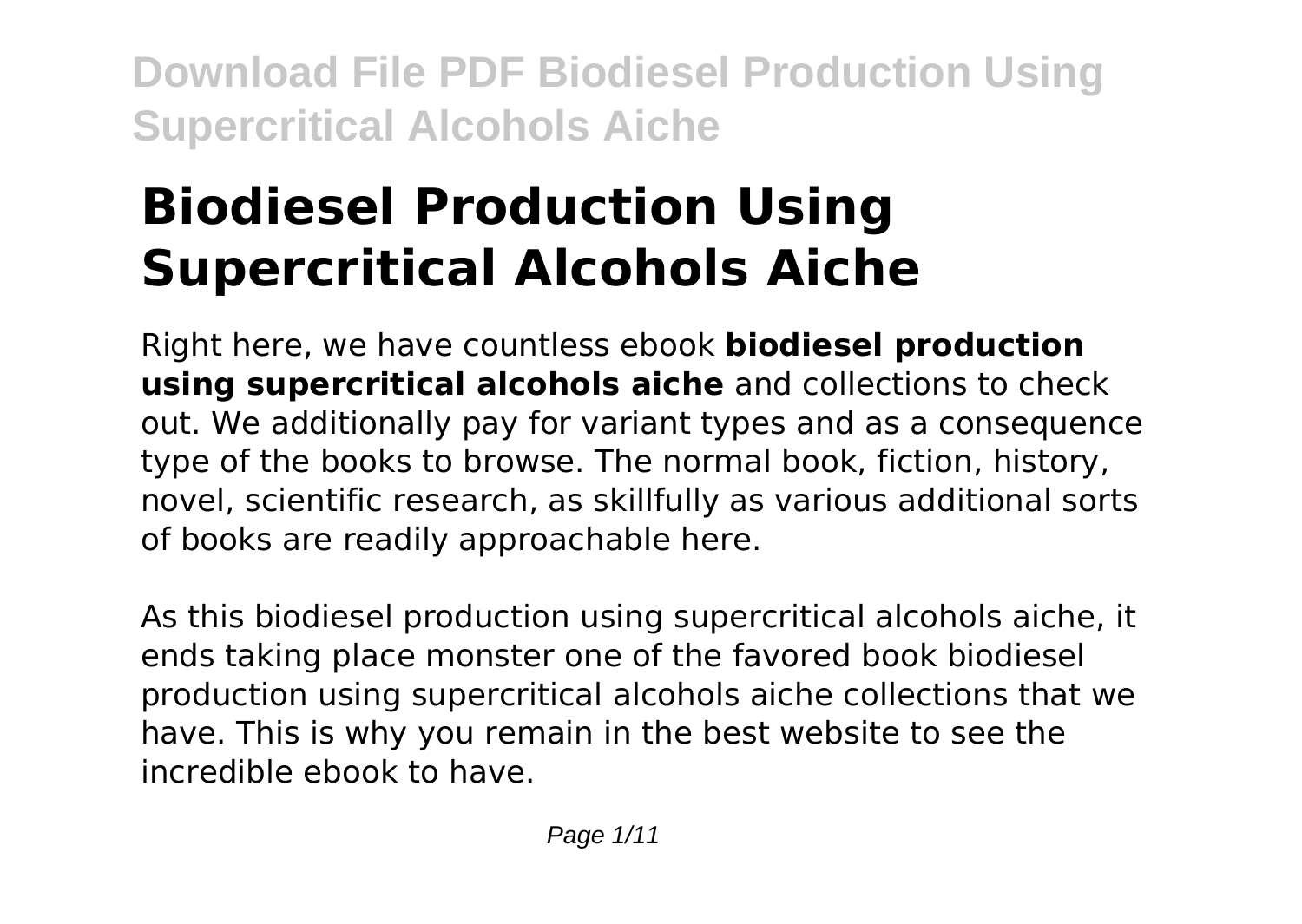Updated every hour with fresh content, Centsless Books provides over 30 genres of free Kindle books to choose from, and the website couldn't be easier to use.

#### **Biodiesel Production Using Supercritical Alcohols**

Biodiesel production using supercritical alcohols with a nonedible vegetable oil in a batch reactor 1. Introduction. The production of fatty acid methyl and ethyl esters is of great industrial interest because of their... 2. Experimental. R. sativus L. oil extracted by cold press oil was used as ...

**Biodiesel production using supercritical alcohols with a ...** mixtures turns biodiesel and glycerin purification difficult. The transesterification of vegetable oils using supercritical alcohols is an alternative for biodiesel industrial production. The pionering experimental studies of non-catalytic transesterification by Saka and Kusdiana Page 2/11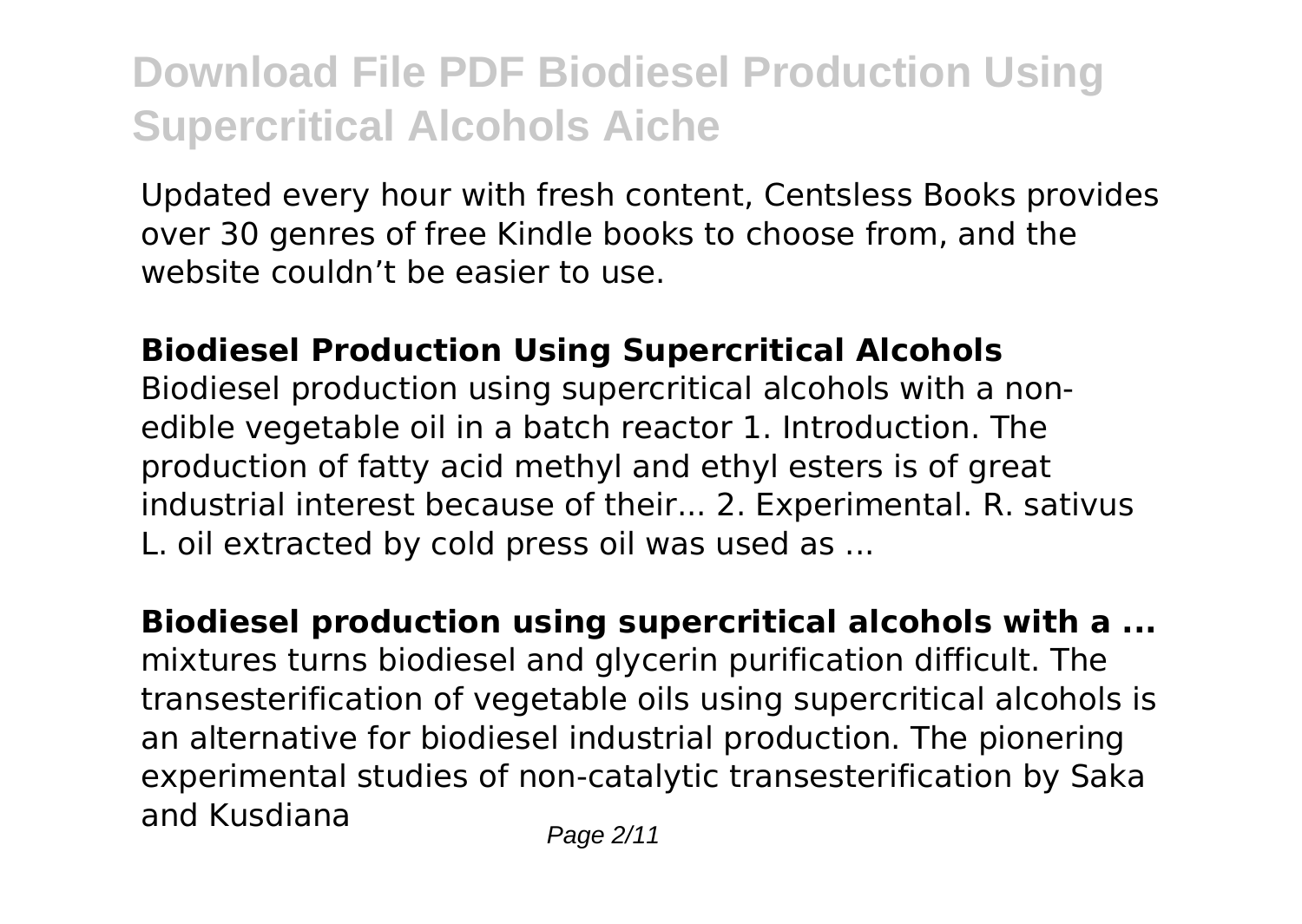### **BIODIESEL PRODUCTION USING SUPERCRITICAL ALCOHOLS IN BATCH ...**

Biodiesel production using supercritical alcohols is fast, clean, and can treat lower-quality fats and oils than can the usual method of base catalysis. The supercritical method has not been considered practical because of the economic and safety issues associated with the high temperatures, high pressures, and amount of excess alcohol required.

#### **Optimization of Biodiesel Production with Supercritical ...**

The Supercritical Biodiesel Production Process is the third generation technology that does not require any catalyst whatsoever to convert Feedstocks (Oils & Fats) with a wide range of Fatty Acid range between 0 to 100 percent to Methyl Esters and high-quality Glycerin. This production method has simplified operations compared to a conventional production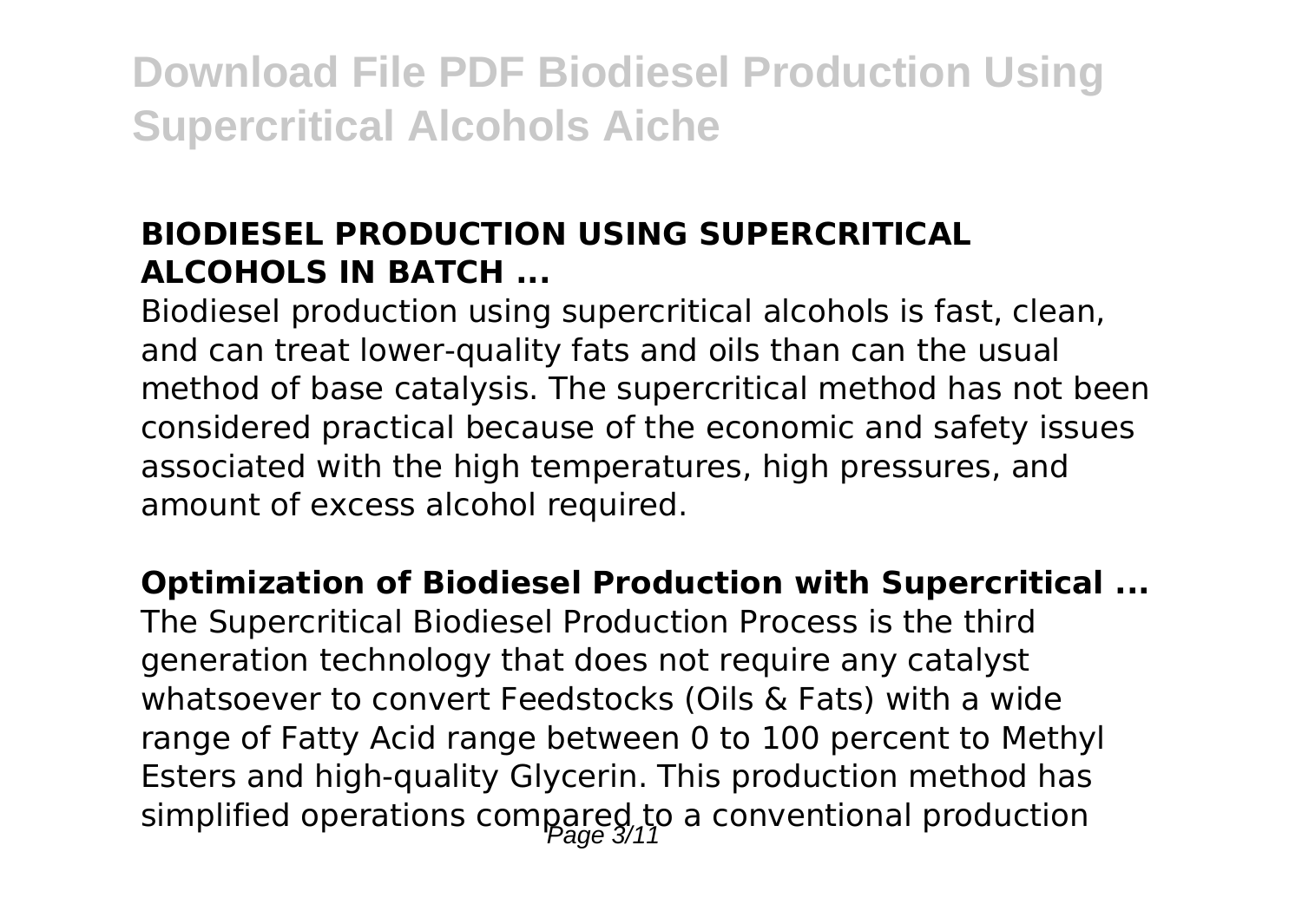process (such as esterification, glycerolysis, enzymatic and transesterification production methods) and involves minimal monitoring.

#### **Supercritical Biodiesel Technology | RPS**

Abstract. Fatty acid methyl esters (biodiesel) were produced by the transesterification of triglycerides with compressed methanol (critical point at 240 °C and 81 bar) in the presence of solid acids as heterogeneous catalyst (SAC-13). Addition of a co-solvent, supercritical carbon dioxide (critical point at 31 °C and 73 bar), increased the rate of the supercritical alcohols transesterification, making it possible to obtain high biodiesel yields at mild temperature conditions.

#### **Biodiesel production using supercritical methanol/carbon**

**...**

Supercritical fluid (SCF) technologies offer an interesting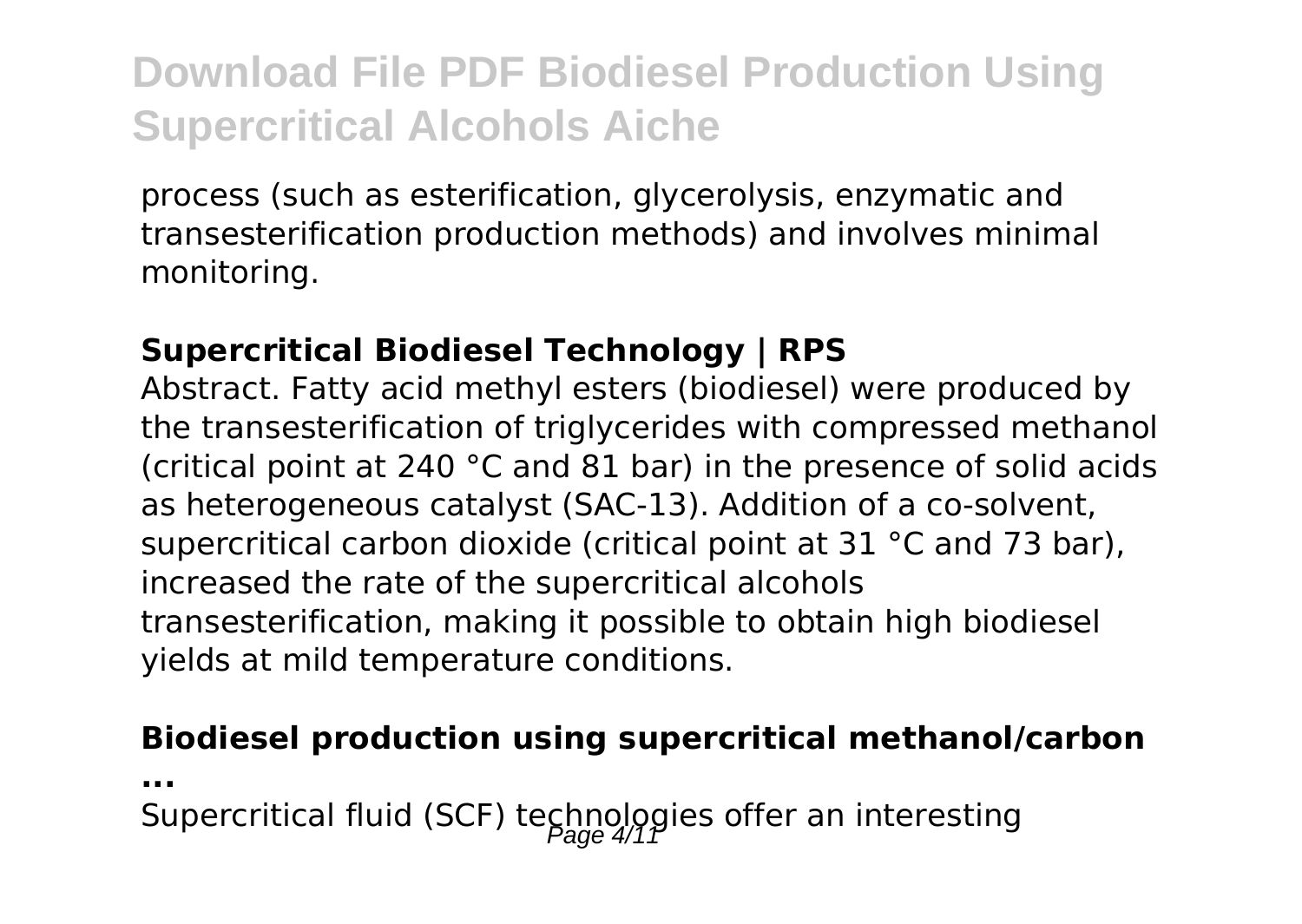alternative to conventional processes for preparing biodiesel. This review highlights the advances, advantages, drawbacks and new...

#### **(PDF) Supercritical Synthesis of Biodiesel**

Supercritical Methanol for Biodiesel Production. University of Arkansas researchers find that using supercritical methanol in the biodiesel production process could alleviate some of the challenges to the cost-competitive production of the fuel. Defined as a substance that takes up space and has mass, matter in its simplest form consists of particles that combine to form all the elements regarded as the building blocks of the physical world; things such as carbon, nitrogen, oxygen and hydrogen.

#### **Supercritical Methanol for Biodiesel Production**

The results showed that usingsupercritical methanol with acetic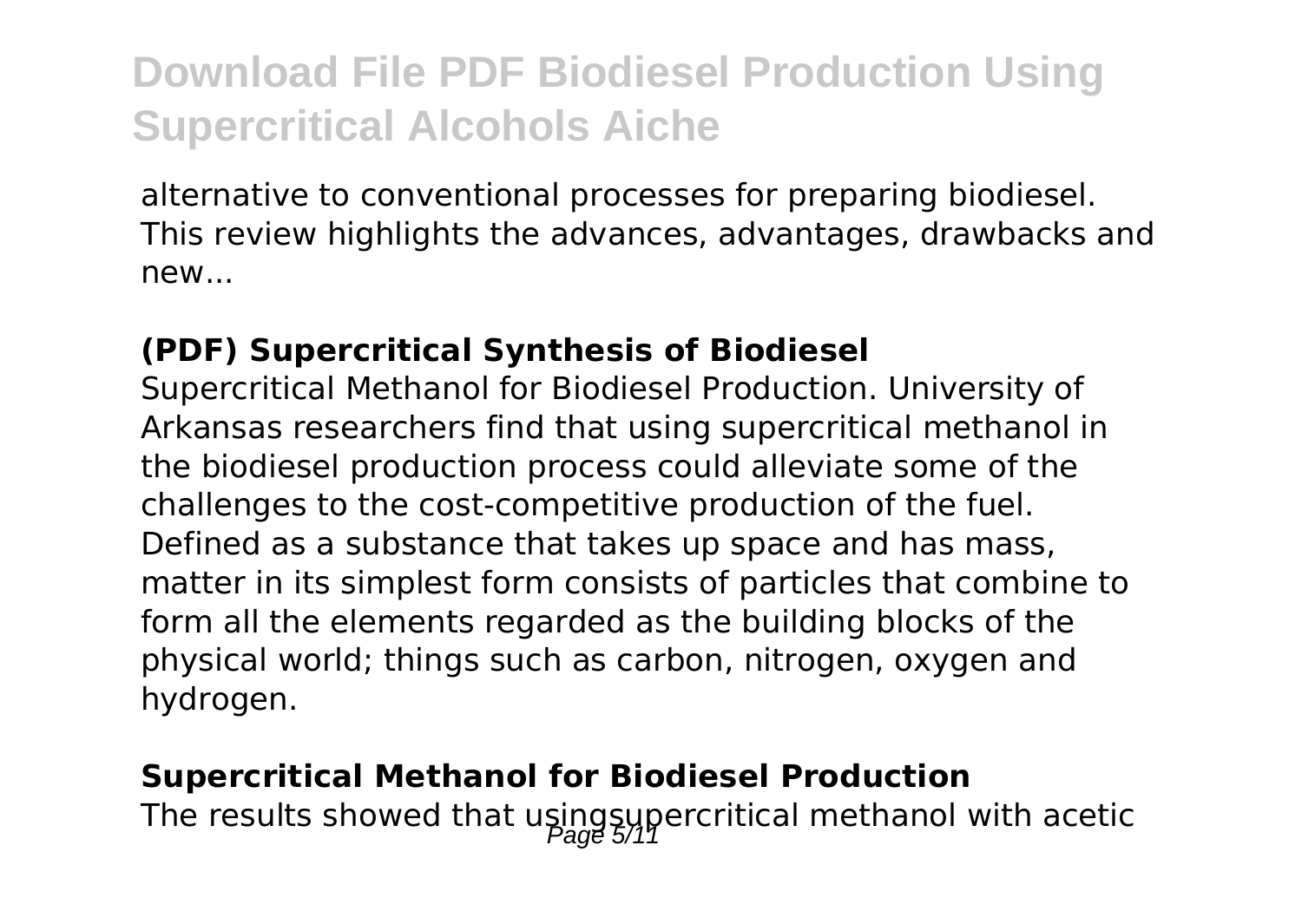acid produced biodiesel with a much better FAME content (63.38%) than methods using supercritical methyl acetate (3.41%) or supercritical dimethyl carbonate (13.77%).

**Biodiesel Production Using Supercritical Methanol with ...** A catalyst-free alternative for the production of biodiesel was. developed. It involves two reaction steps: 1) triglyceride hydrolysis (fat splitting) at. subcritical conditions to separate glycerol from fatty acids, and 2) fatty acid esterification. in supercritical alcohol to form fatty acid alkyl esters.

#### **Two-step biodiesel production using supercritical methanol ...**

The most common alcohol used for biodiesel production is methanol because of its price and conversion rates. Other alcohols can be used too, such as plant based ethanol, propanol,  $\frac{1}{2}$  isopropanol, and butanol  $\frac{3}{2}$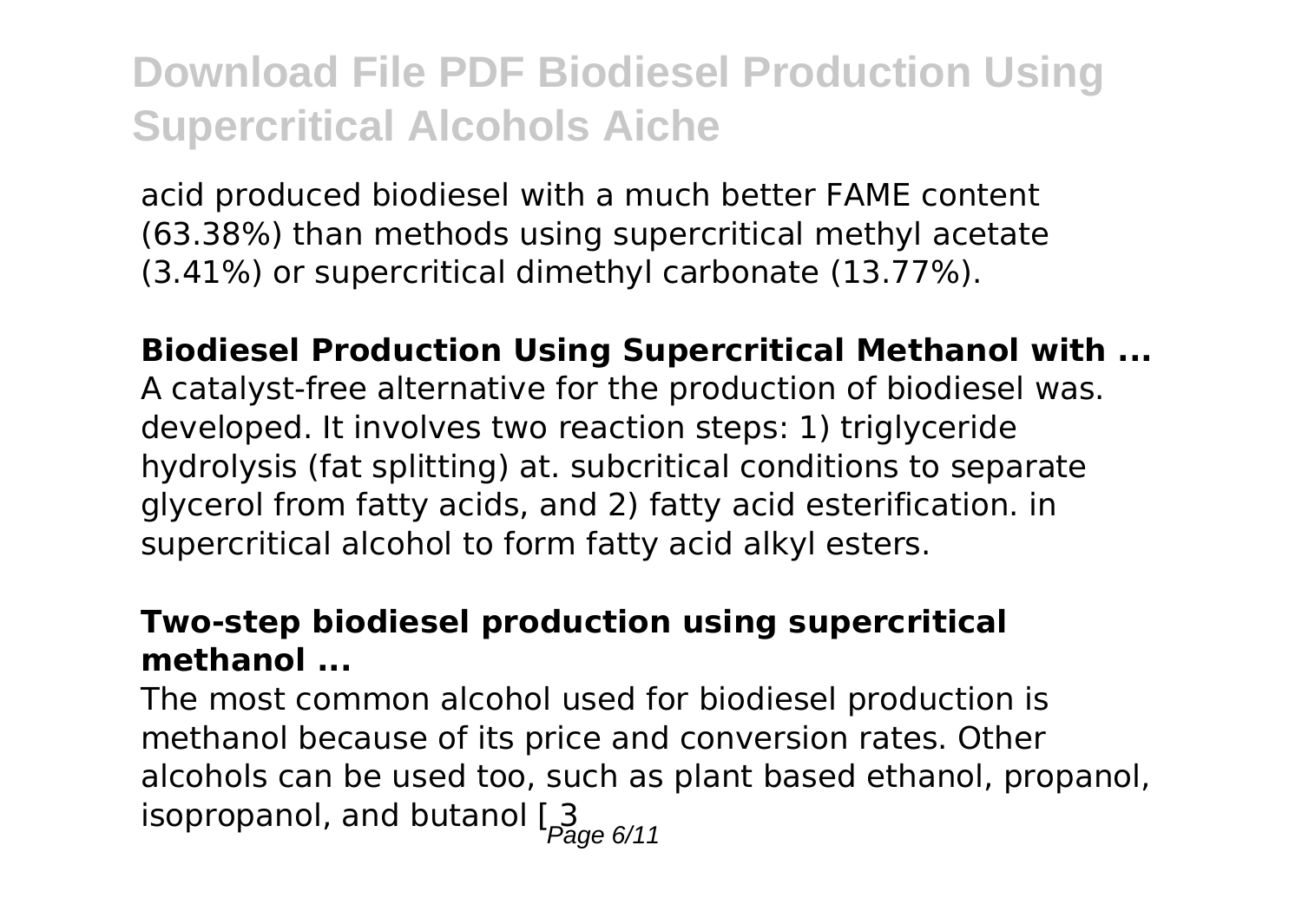### **Production of Biodiesel from Waste Vegetable Oil via KM**

**...**

Disclosed herein is a method for producing biodiesel in the form of fatty acid alkyl ester by esterifying oils-and-fats, including animal or vegetable oils-and-fats or waste thereof, with supercritical alcohol. According to the disclosed method, it is possible to produce high-purity fatty acid alkyl ester at low cost and high productivity.

#### **Method for Producing Biodiesel Using Supercritical Alcohols**

Continuous Production of Biodiesel from Soybean Oil Using Supercritical Methanol in a Vertical Tubular Reactor: I. Phase Holdup and Distribution of Intermediate Product along the Axial Direction. Chinese Journal of Chemical Engineering 2010, 18 (4) , 626-629. DOI: 10.1016/S1004-9541(10)60266-2.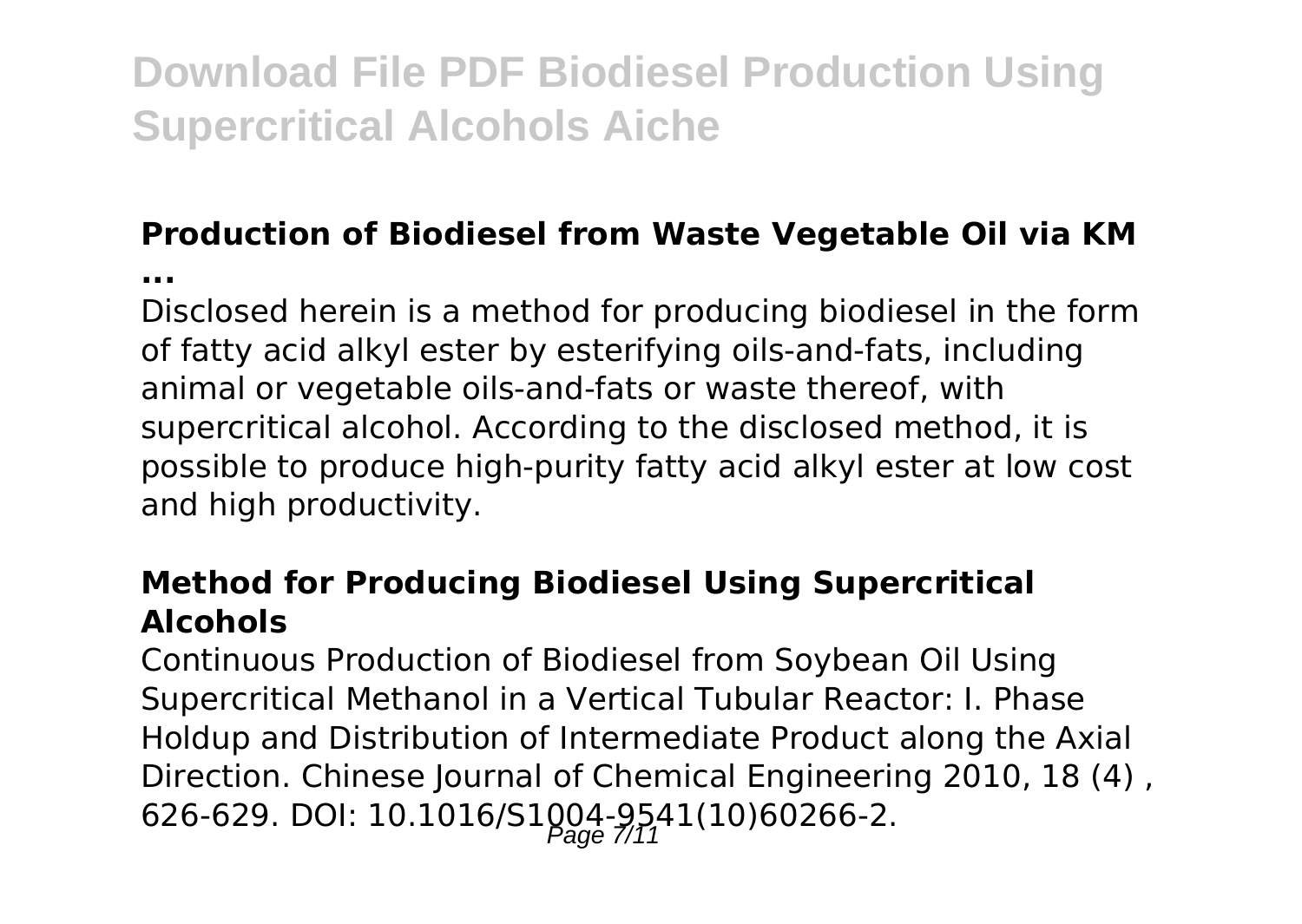#### **Continuous Production of Biodiesel via Supercritical ...**

In particular, a two-step process of microalgal biodiesel production using supercritical technology and the following SCCO 2 extraction are generalized in this study. Considering the commercialization of microalgal biodiesel in the future, the cost of microalgal biodiesel published in recent literature is analysed.

**Perspectives and advances of microalgal biodiesel ...** Supercritical Methanol for Biodiesel Production BY Jessica Ebert University of Arkansas researchers find that using supercritical methanol in the biodiesel production process could alleviate some of the challenges to the cost-competitive production of the fuel.

**Biodiesel Magazine - The Latest News and Data About ...** In this study, biodiesel production by using supercritical methyl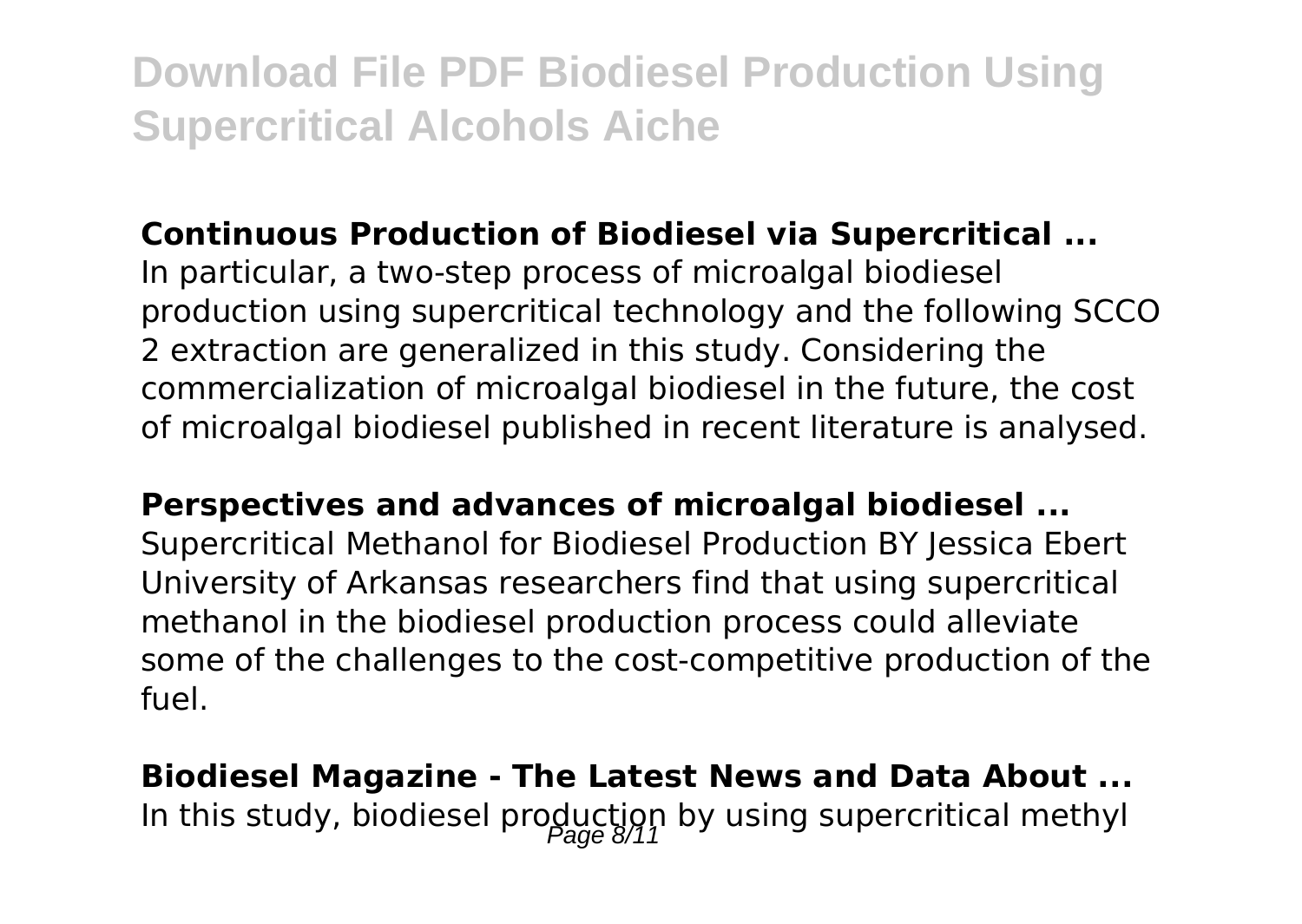acetate in a continuous flow reactor was investigated for the first time. The aim of this study was to elucidate the reaction kinetics of biodiesel production by using supercritical methyl. Experiments were conducted at various reacti …

**Continuous Production of Biodiesel Under Supercritical ...**

Continuous Production of Biodiesel via Transesterification from Vegetable Oils in Supercritical Methanol | Energy & Fuels. The continuous production of biodiesel (fatty acid methyl esters) by the transesterification reaction of coconut oil and palm kernel oil was studied in supercritical methanol without using any catalyst.

#### **Continuous Production of Biodiesel via Transesterification ...**

Students at the University of Arkansas designed and built a continuous supercritical methanol reactor for the production of biodiesel from commercially available materials. The continuous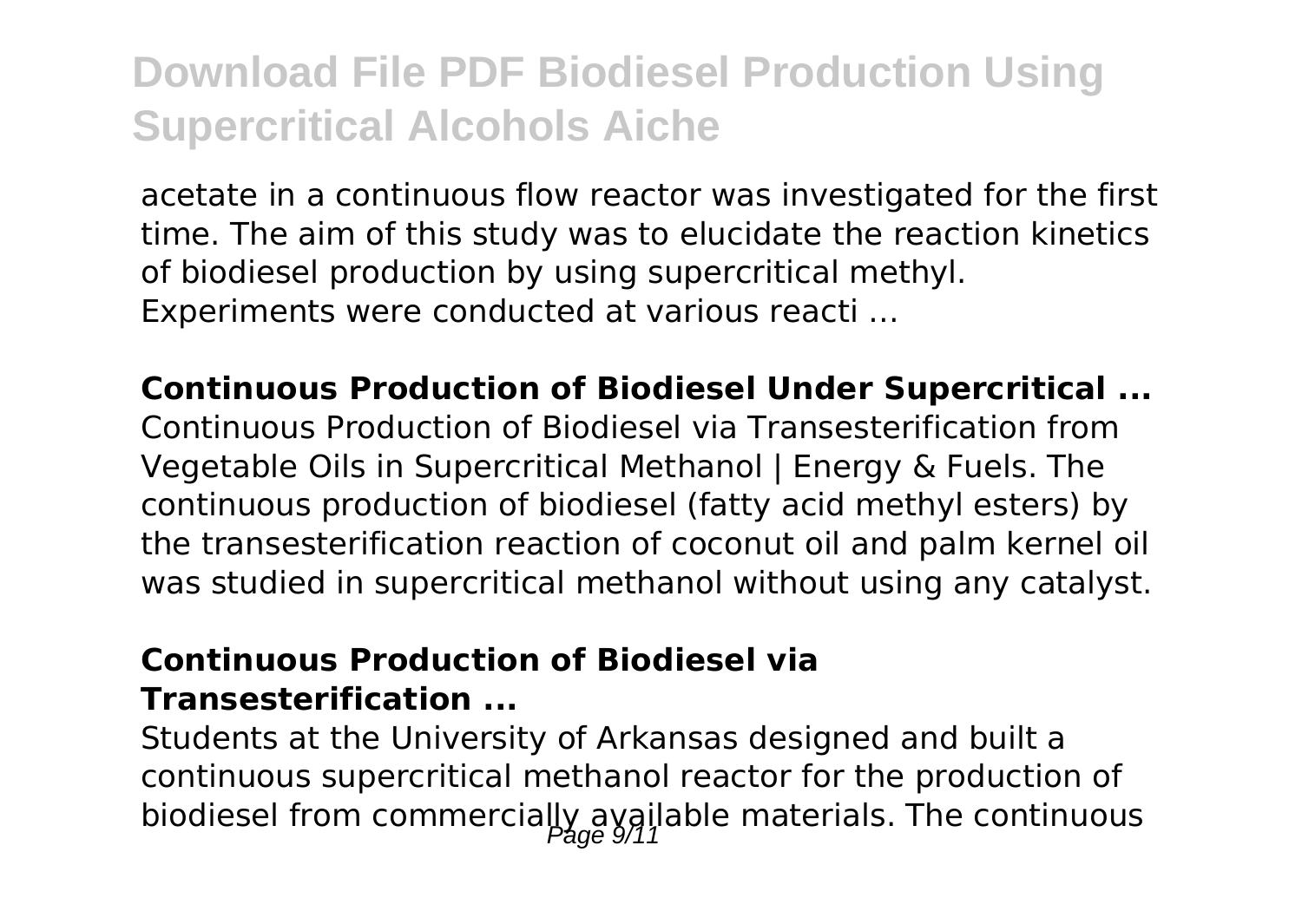supercritical methanol reactor is one of the first of its kind.

#### **Final Report | A Robust Process for Biodiesel Production ...**

Biodiesel production is the process of producing the biofuel, biodiesel, through the chemical reactions of transesterification and esterification. This involves vegetable or animal fats and oils being reacted with short-chain alcohols (typically methanol or ethanol). The alcohols used should be of low molecular weight.

### **Biodiesel production - Wikipedia**

Obie Farobie, Yukihiko Matsumura, A comparative study of biodiesel production using methanol, ethanol, and tert-butyl methyl ether (MTBE) under supercritical conditions, Bioresource Technology, 10.1016/j.biortech.2015.04.102, 191, (306-311), (2015).